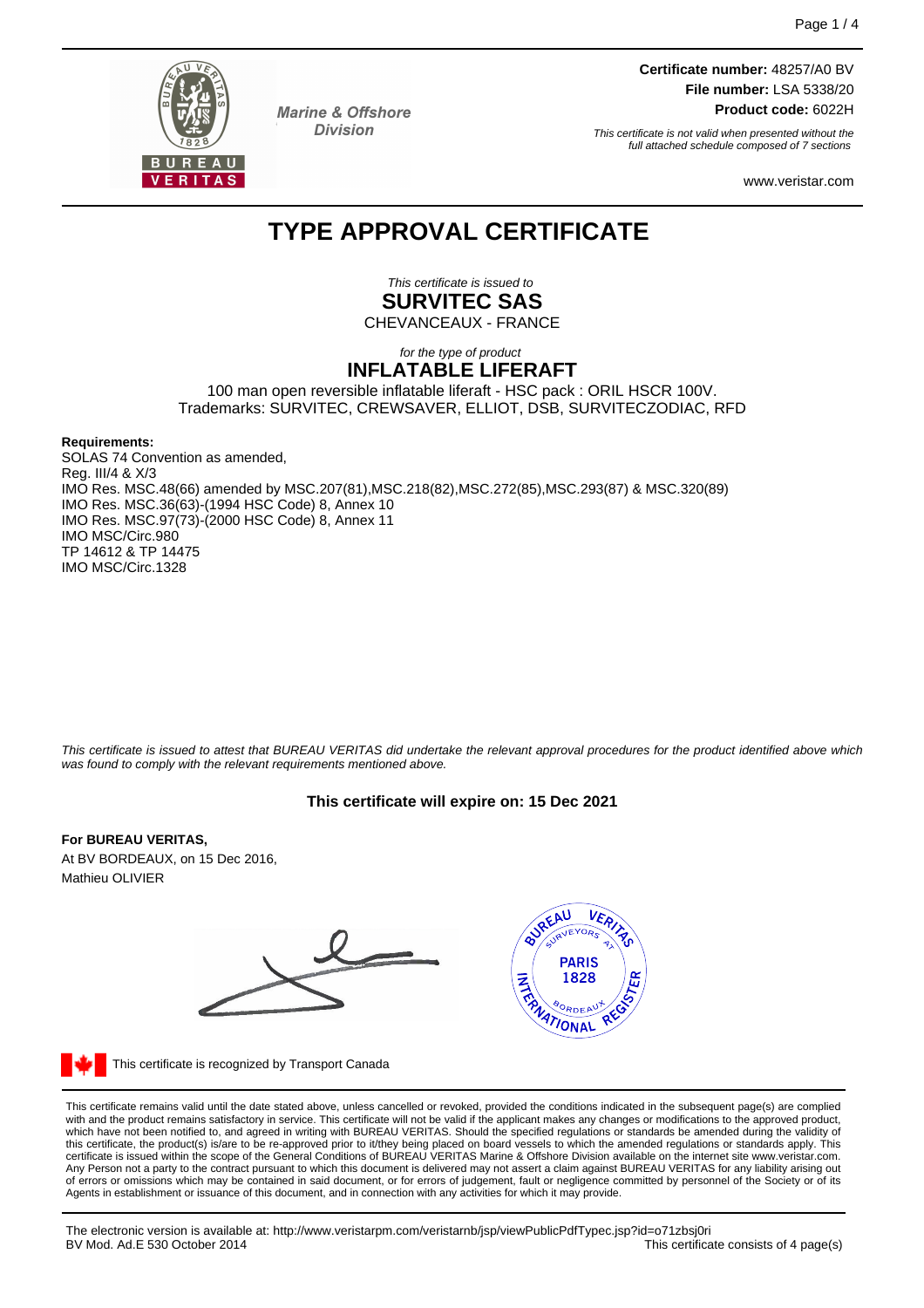# **THE SCHEDULE OF APPROVAL**

# **1. PRODUCT DESCRIPTION:**

| <b>Trademark</b>                                                                 | SURVITEC, CREWSAVER, ELLIOT, DSB, SURVITECZODIAC, RFD                     |  |
|----------------------------------------------------------------------------------|---------------------------------------------------------------------------|--|
| <b>Type</b>                                                                      | ORIL 100V - 100 man Open Reversible Inflatable Liferaft ORIL 100 HSC pack |  |
| Weight                                                                           | $220 \text{ kg}$                                                          |  |
|                                                                                  |                                                                           |  |
| <b>Overall dimensions of the inflated liferaft (mm)</b><br>Working pressure (mb) |                                                                           |  |

| Overall dimensions of the inflated liferaft (mm) |       | <b>Working pressure (mb)</b> |     |
|--------------------------------------------------|-------|------------------------------|-----|
| Length                                           | Width | Height                       |     |
| 9300                                             | 6100  | 1000                         | 162 |

ORIL 100V liferafts may be used as an associted inflatale liferaft of the MES SIS. In such a case, liferafts shall be equipped with either an "end bowsing lines arrangement (EBL)" or a "central bowsing lines arrangement (CBL)".

*As indicated in the technical documentation submitted by the Applicant.*

#### **2. DOCUMENTS AND DRAWINGS:**

| Drawings and specifications:<br>٠ |                                                           |                     |            |
|-----------------------------------|-----------------------------------------------------------|---------------------|------------|
| Number                            | Title                                                     | <i><b>Issue</b></i> | Date       |
| <b>CHXBE 302</b>                  | <b>SURVITECZODIAC OPEN REVERSIBLE LIFERAFT HSCR 100 V</b> |                     | 09/12/2016 |
| $---$                             | <b>BRANDS FILE</b>                                        | ---                 | 29/05/2013 |

#### Material and components :

| Number   | Title                                                         | <i><b>Issue</b></i> | Date       |
|----------|---------------------------------------------------------------|---------------------|------------|
| D.I.F 02 | Suppliers file liferaft COASTAL - TO - TOSR - DL- DLSR - ORIL |                     | 28/12/2015 |
| D.I.F.01 | Suppliers file MES SIS                                        |                     | 29/12/2015 |

#### Material and components

| - -<br>Number                                      | Title<br>$\sim$ $\sim$                                                                     | <b>Issue</b> | <b>Date</b>                    |
|----------------------------------------------------|--------------------------------------------------------------------------------------------|--------------|--------------------------------|
| $\Gamma$ 00<br>annexe<br>$\mathbf{U}_{\mathbf{Z}}$ | $\sim$<br>$\sim$<br>$\cdot$ $\sim$<br>Suppliers<br>Specific<br>_iteratt_<br>Items<br>tile. |              | '2016<br>24/05<br>$\mathbf{v}$ |

Manual(s) for installation use and maintenance.

*No departure from these documents is permitted without the prior consent of the Society.*

# **3. TEST REPORTS:**

# **LIFERAFT TYPE TESTS**

| <b>Number</b>     | <b>Title</b>                                                | Issue        | Date              |
|-------------------|-------------------------------------------------------------|--------------|-------------------|
| $\qquad \qquad -$ | $\cdot$ $\sim$<br>performed on<br>Literatt<br>the<br>ests   | $\mathbf{L}$ | 5/09/2013<br>10/1 |
| 10054/C14         | $\cdot$ $\sim$<br>Marking<br>Label<br>Literati<br>on<br>the | $- - -$      | 17/07/2014        |

#### **TOWING FORCE**

|                  | With the sea anchor deployed | Without the sea anchor deployed |
|------------------|------------------------------|---------------------------------|
| Towed at 2 knots | 232 DaN                      | 196 DaN                         |
| Towed at 3 knots | 420 DaN                      | 315 DaN                         |

# **TESTS ACCORDING TO THE RECOMMENDATIONS OF THE GUIDELINES MSC.1/CIRC.1328**

| Number | <br>Title<br>----                                                                                                                | <b>Issue</b><br>. | <b>Date</b>                                                       |
|--------|----------------------------------------------------------------------------------------------------------------------------------|-------------------|-------------------------------------------------------------------|
| ---    | <b>The Second</b><br>/EDC<br>EDC<br>$\alpha$ oti<br>ulati*<br>≒ummurv.<br>récamiti<br>essais<br>des<br>ableau<br>.<br><b>LAP</b> | $- - -$           | 5.0012<br>$\sqrt{2}$<br>$\gamma$<br>$\sim$<br>. . JJI 1<br>$\sim$ |

# **4. APPLICATION / LIMITATION:**

As per requirements stated on front page of this certificate.

Maximum capacity: 100 persons.

The maintenance of the liferaft shall be carried out according to IMO Resolution A.761(18) as amended and with instructions stated in the Manual(s) for installation use and maintenance.

| height (m)<br>stowage | אר מ<br>$\sim$                      | <br>.<br>° aci. | w<br>(kg,<br>$\sim$  |
|-----------------------|-------------------------------------|-----------------|----------------------|
| ∼<br>$\sim$<br>$\sim$ | $\sqrt{ }$<br>container<br>16<br>__ |                 | nno<br>ZZU<br>$\sim$ |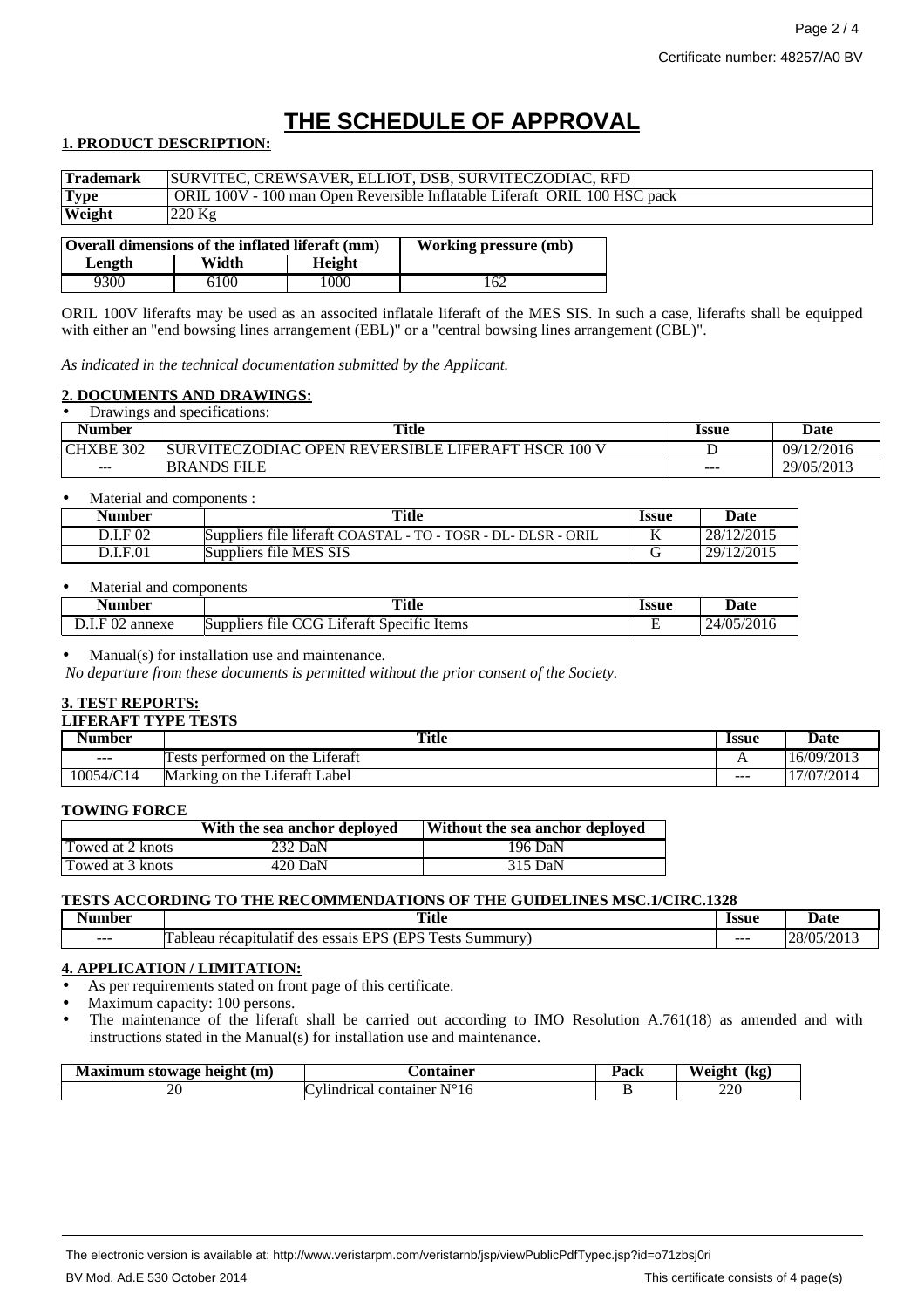### **5. PRODUCTION SURVEY REQUIREMENTS:**

Liferafts are to be supplied by **Survitec SAS, France** in compliance with the type described in this certificate.

This type of product is within the category HBV of Bureau Veritas Rule Note NR320.

**Survitec SAS, France** has to make the necessary arrangements to have its works recognised by Bureau Veritas in compliance with the requirements of NR320 for HBV products.

The manufacturer shall institute a quality control procedure to ensure that the inflatable liferaft are produced to the same standard as the approved prototype and shall keep records of any production tests carried out in accordance with instructions given in IMO Resolution MSC.81 (70) Part 2.

Each equipment, or batch of equipment, is to be supplied with its Manual(s) for Installation, use & maintenance and instructions for servicing stations for frequency and tests to be carried out according to IMO Resolution A.761(18).

The servicing stations must be approved by a Recognized Organisation of Transport Canada and must be recognized by the manufacturer according to IMO Resolution A.761(18), for their competences to service and repack such life-rafts.

For information concerning the production phase, **Survitec SAS, France** has declared the following manufacturing place: **Survitec SAS**

Route de Chatenet 17210 Chevanceaux - France

#### **6. MARKING OF PRODUCT:**

Instructions, Diagrams, Markings illustrating the use of the **Liferafts** shall be printed indelibly (to be both in English and in French)

| <b>Markings on container</b>                     | <b>Markings on inflatable liferaft</b>                         |  |
|--------------------------------------------------|----------------------------------------------------------------|--|
| Maker's name or trade mark.                      |                                                                |  |
| Serial Number                                    |                                                                |  |
| Name of approving authority                      |                                                                |  |
| BV type approval certificate number              |                                                                |  |
|                                                  | Number of persons it is permitted to accommodate over each     |  |
| Number of persons it is permitted to carry       | entrance, in characters not less than 100 mm in height of a    |  |
|                                                  | colour contrasting with that of the liferaft.                  |  |
| Date when last serviced                          | Name and place of servicing station where it was last serviced |  |
| Type of emergency pack enclosed                  | Date of manufacture (month and year)                           |  |
| Length of painter                                |                                                                |  |
| Maximum permitted stowage height above waterline |                                                                |  |
| Launching instructions                           |                                                                |  |
| <b>NON SOLAS REVERSIBLE</b>                      |                                                                |  |

Provision shall be made for marking each liferaft with the name and port of resitry of the ship to which it is to be fitted, in such a form that the ship identification can be changed at any time without opening the container.

In addition, liferafts subject to extended service intervals pursuant to SOLAS regulation III/20.8.3 should be marked to indicate that they have been approved and certified for extended service intervals in accordance with the guidelines MSC.1/Circ.1328.